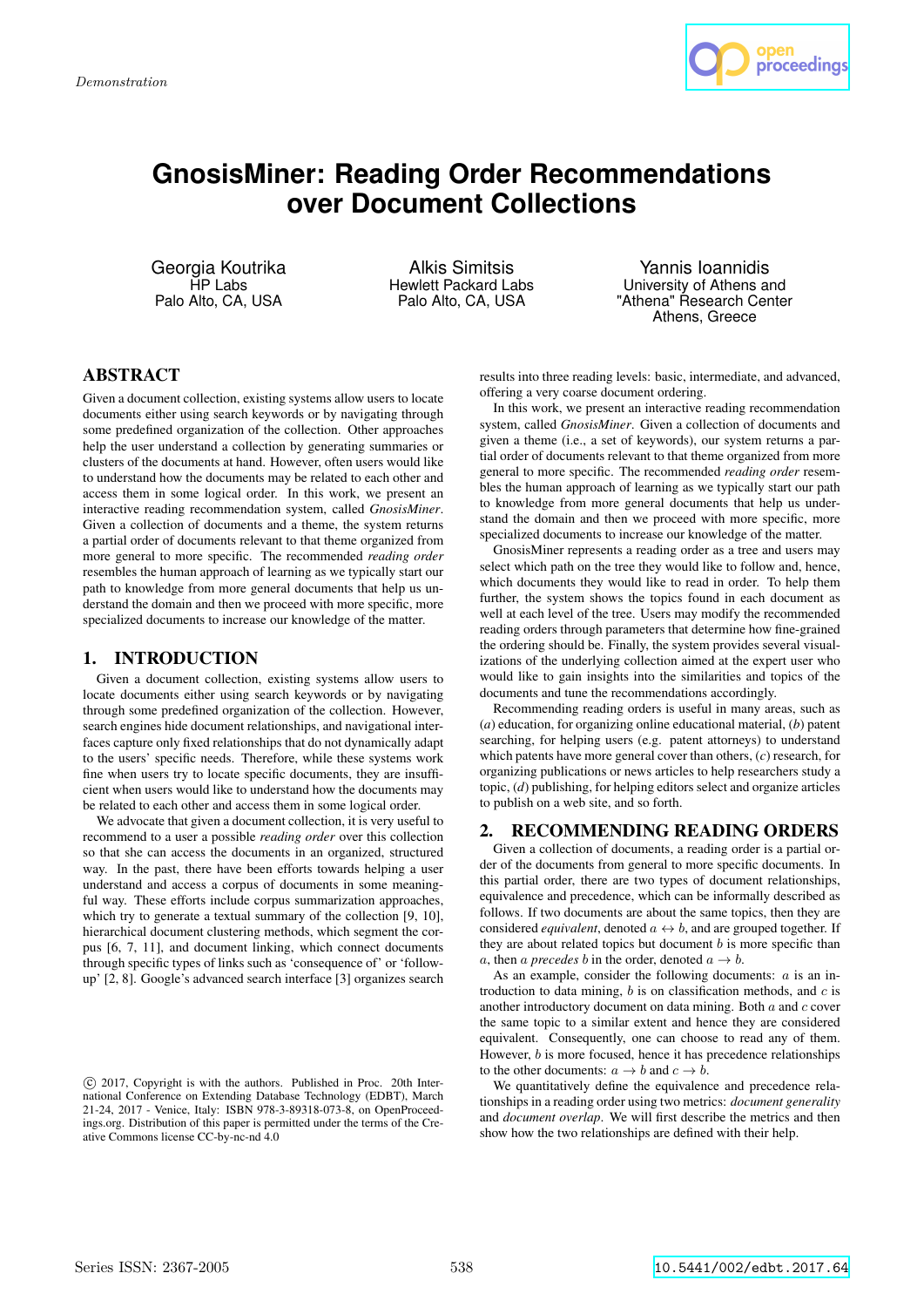Given documents a and b, the document generality for a document *a* is captured by the *generality score*,  $g(a)$ , a real number such that higher values mean higher generality. In other words,  $a$  is more general than b iff  $g(a) \ge g(b)$ . The document overlap for the pair  $a$  and  $b$  is captured by the *overlap score*,  $o(a, b)$ , a real number typically in the range of  $[0, 1]$ , where 0 means no overlap between  $a$  and  $b$ , and 1 means maximum overlap.

We measure document overlap and generality based on the documents' topical relationships. To derive the topics describing the documents, we use topic modeling. Topic models [1] are based upon the idea that documents are mixtures of topics, where a topic is a probability distribution over words. A topic model aims at discovering the hidden thematic structure of a collection of documents by finding how topics are assigned to documents, and how topics are described by words in the documents. Representing a document using topics rather than document keywords is more effective because it allows capturing implicit relationships between documents, not just the explicit similarity of their common words.

*Document generality*. We compute the document generality as a measure of the document's entropy over the topics it covers. The basic intuition behind the entropy is that the higher a document's entropy is, the more topics it covers in less depth hence the more general it is. Given a collection  $D$  of  $n$  documents and  $s$  topics, we denote  $F_{n\times s}$  the document-topic matrix that captures how the s topics are assigned to the *n* documents in  $\mathcal{D}$ .  $F_{ij} \in [0, 1]$  with  $i \leq$ n and  $j \leq s$  describes how well topic  $t_j$  describes document  $a_i$ . Using the Shannon entropy, the *generality score*  $q(a_i)$  of document  $a_i$  can be defined as follows:

$$
g(a_i) = H(a_i) = \sum_j -F_{ij} \log(F_{ij})
$$
 (1)

*Document overlap*. The topic overlap  $o(a, b)$  of two documents  $a$  and  $b$  can be defined using the weighted Jaccard score [4]. The weighted Jaccard extends the classic Jaccard index, which is defined as the size of the intersection divided by the size of the union of the topic sets assigned to each document, by taking into account how well a topic represents a document. The topic overlap can be defined as follows:

$$
o(a,b) = Jaccard(a,b) = \frac{F_a \cdot F_b}{|F_a|^2 + |F_b|^2 - F_a \cdot F_b}
$$
 (2)

where  $F_a$  ( $F_b$ ) is the topic vector associated with a (b, resp.). Larger values indicate more common topics between two documents.

Note that other metrics for measuring document generality and overlap are possible. For example, instead of the Shannon entropy, we could use the residual entropy (entropy of non-common terms) or the distribution entropy (entropy of the location of common, non-common, or both types of terms throughout the document).

Now we can formally define the document equivalence and precedence relationships in a reading order as follows:

*document equivalence:*  $a \leftrightarrow b$  iff  $|g(a) - g(b)| \leq \kappa \wedge o(a, b) \geq \tau$ (3)

document precedence: 
$$
a \rightarrow b
$$
 iff  $g(a) > g(b) \land o(a, b) > 0$   
 $\land (|g(a) - g(b)| > \kappa \lor o(a, b) < \tau)$  (4)

 $\tau$  defines the minimum topic overlap between two equivalent documents and  $\kappa$  defines the maximum difference of their generality scores.

Figure 1(a) shows an example reading order over six documents. A user can follow different reading paths following the document relationships, such as the example reading path:  $d_1 \rightarrow d_4 \rightarrow d_6$ , shown in the figure. Furthermore, there may be more than one reading orders for the same set of documents. For example, consider





documents  $d_1$ ,  $d_2$  and  $d_3$ , which have some overlap and  $d_1 \leftrightarrow d_2$ and  $d_2 \leftrightarrow d_3$  but  $d_1$  is not equivalent to  $d_3$ . Figure 1(b) shows two possible reading orders.

### 3. SYSTEM OVERVIEW

We present GnosisMiner, a prototype system for recommending ordered readings over document collections. The system architecture is depicted in Figure 2. Its main components are: *preprocessing*, *topic extraction*, *reading recommendation*, and *visualization*. The users interact with the system through the visualization component to specify the document collection and the theme of their interest, interact with the recommended reading order and the documents, modify the recommendation parameters, and examine the various visualizations over the collection.

Next, we describe the main components of our system. For more details on the algorithms used for topic extraction and reading order recommendation we refer the interested reader to [5].

#### 3.1 Pre-processing

Pre-processing removes noisy and stop words, performs stemming, and transforms each document to a term vector using a tf-idf weighting scheme. We perform this task incrementally; we skip documents already processed in a previous run and only work on documents never processed before.

#### 3.2 Topic extraction

To measure the generality and overlap of the documents, and identify the topical relationships among them, we first derive the topics that describe the documents. The *topic extraction module* works in two phases. First, it extracts the topics that occur in the documents using the Latent Dirichlet Allocation (LDA) model with Gibbs sampling [1]. However, topic models often misassign or miss topics for documents. To reduce such errors, subsequently, the topic extraction uses a score propagation method that allows the topic scores of a document to be influenced by the topics of its most similar neighbors. This module leverages the content similarity of the documents by comparing their term representations and propagates document-topic scores between strongly similar documents on the basis that due to their similarity they likely have similar topics.

For this purpose, this module first builds the document similarity graph, where each node maps to a document, and each edge between two documents captures their similarity (i.e., the similarity of their term-based representations) in the edge weight. Then, the document-topic scores, returned by LDA during the first step of topic extraction, are propagated over the document similarity graph, so the potential topics of a document take into consideration the topic scores of their neighbors (which in turn, depend on the scores of their respective neighbors, and so on). The algorithm iteratively updates the topic scores of a node (document) based on the weighted average of the scores of its neighbors.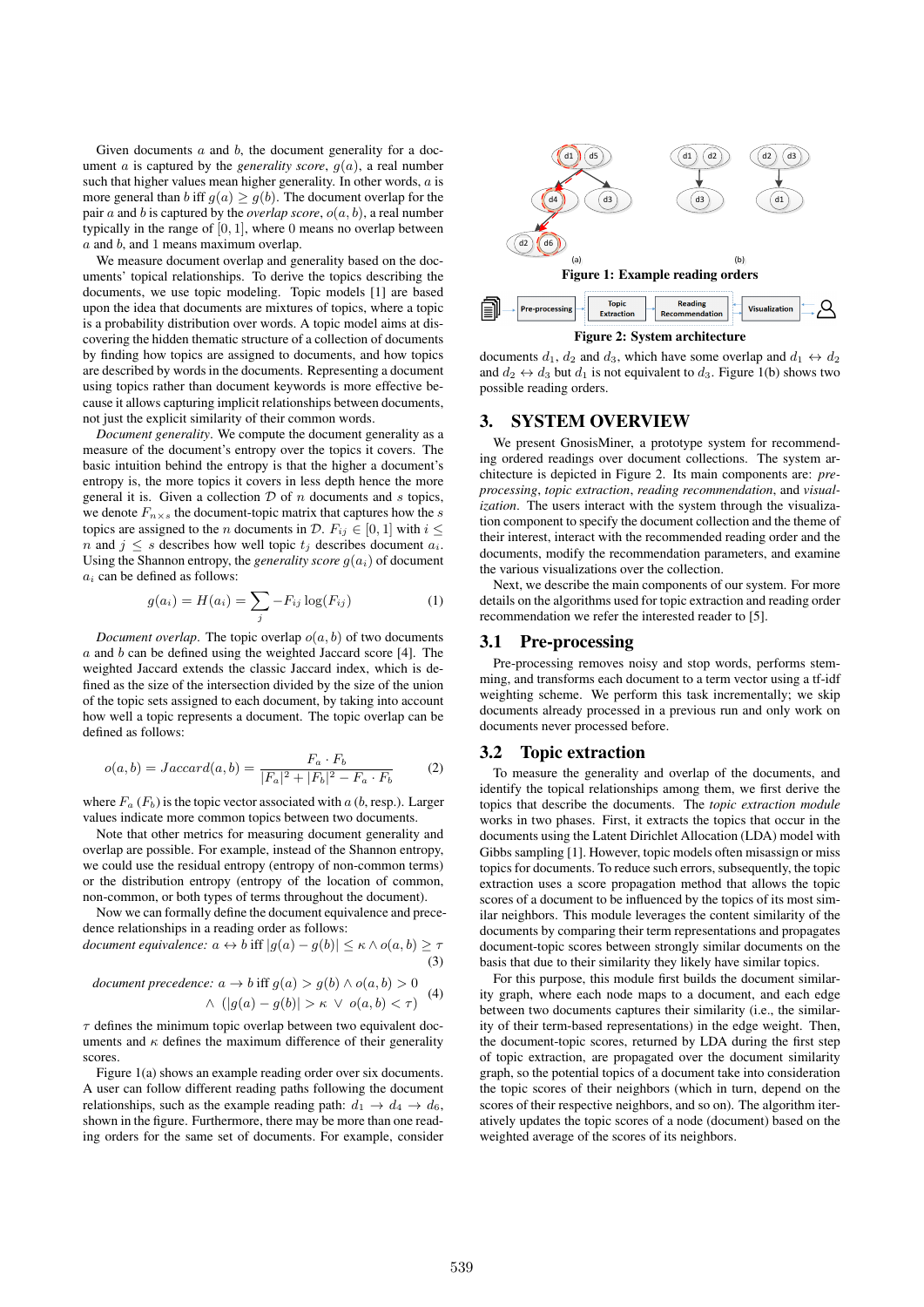| <b>Gnosis Miner</b><br>A path to knowledge                                                                              |                                               |                                                                                                                                                                                                             |                                                              |                  | <b>Gnosis Miner</b><br>A path to knowledge                                                                                                                                                                                                                                                                                                                                                                                                                                                                                                                                                                                                                                                                                                                 | <b>Gnosis Miner</b><br>A path to knowledge                                                                                                                                                                                                                                                                                                                              |
|-------------------------------------------------------------------------------------------------------------------------|-----------------------------------------------|-------------------------------------------------------------------------------------------------------------------------------------------------------------------------------------------------------------|--------------------------------------------------------------|------------------|------------------------------------------------------------------------------------------------------------------------------------------------------------------------------------------------------------------------------------------------------------------------------------------------------------------------------------------------------------------------------------------------------------------------------------------------------------------------------------------------------------------------------------------------------------------------------------------------------------------------------------------------------------------------------------------------------------------------------------------------------------|-------------------------------------------------------------------------------------------------------------------------------------------------------------------------------------------------------------------------------------------------------------------------------------------------------------------------------------------------------------------------|
| Mine<br>View<br>Collect<br>Input a new collection or pick an existing one<br>New collection<br><b>Choose collection</b> | Analyze<br>Name<br>Wikipedia<br>DBLP-1 papers | <b>Document collections</b><br>Browse collections, Choose an existing one<br>Storage<br>database txt<br>TKDE_95-05 papers filesystem pdf, txt /gm/data/<br>VLDB 95-05 papers filesystem pdf, txt /qm/data/j | Type<br>filesystem pdf, txt /gm/data/<br>«previous 1 2 next» | URI<br>gnosisDB; | Mine<br>View<br>Collect<br>Analyze<br>Process the collection chosen<br>Configure mining<br>Specify mining fitters and parameters<br>Collection<br>Collection: DBLP-1 papers<br>Hide cotions<br>Parameters<br>Number of topics:<br>10 <sup>*</sup> Any positive integer; e.g., 10<br>Overlap threshold:<br>0.7 * Values in [0,1] (lisers have found values around 0.7 useful)<br>Generality threshold:<br>0.05 * Values in [0,1] (Users have found values around 0.05 useful)<br>Fitters<br>Number of documents:<br>200 Any positive integer (e.g., 100); if emtpy, then all documents will be considered<br>Keywords:<br>XML Tree Patterns   Only documents containing these keywords will be considered<br>Time:<br>Consider documents in this time range | Analyze<br>Collect<br>Mine<br>View<br>Process the collection chosen.<br><b>Configure mining</b><br>Specify mining filters and parameters<br>Collection<br>Collection: DBLP-1 papers<br>Show options<br>Mine collection<br>Analyze the documents and create a tree of knowledge<br><b>Start Mining</b><br>1. Pre-processing<br>2. Topic Model Creation                   |
|                                                                                                                         |                                               |                                                                                                                                                                                                             |                                                              |                  | SQL Query:<br>Specify a search query for documents stored in a database<br>Mine collection<br>Analyze the documents and create a tree of knowledge<br><b>Start Mining</b><br>Show details                                                                                                                                                                                                                                                                                                                                                                                                                                                                                                                                                                  | 3. Topic Model Calibration<br>4. Reading Tree Generation<br>$\sim$<br><b>ESS</b> Hide Details<br>Connection succeeded<br><b>Collection loaded</b><br>Pre-processing completed<br>Topic extraction started<br>Topics found<br>Document similarity graph completed<br>Topic probabilistic scores assigned<br>Topic extraction completed<br>Reading recommendation started |

Figure 3: Collect and Mine components

## 3.3 Reading Recommendation

The *reading recommendation* uses the document-topic scores learnt from the topic extraction module to determine the equivalence and precedence relations among the documents and mine a reading order for them. This module takes as input a set of documents, the document-topic assignments, and the parameters  $\tau$ , which defines the minimum topic overlap between two equivalent documents, and  $\kappa$ , which defines the maximum difference of their generality scores. The module uses an iterative method to build a tree that represents the recommended reading order.

In this tree, nodes correspond to the input documents and edges capture precedence relationships between the documents. In particular, a node maps a non-empty set of equivalent documents. An edge between nodes  $A$  and  $B$  signifies that documents belonging to the corresponding document set of A precede the documents belonging to the respective node B.

For the root of this tree, the method puts together the most general, equivalent documents (i.e, documents whose generality difference is small  $( $\kappa$ )$  and whose overlap is high  $(>\tau)$ ). From the remaining documents, the method creates clusters of documents that can be grouped together because they overlap with each other and they also have some overlap ( $0 <$  and  $< \tau$ ) with the root of the tree. Each of these clusters will be used to grow a subtree that will be connected to the current node (let's call it the parent node of the cluster) in subsequent rounds. The reading recommendation module takes each of the clusters created in the previous cycle and selects the most general, equivalent documents. This set becomes a new node that is added under the parent node of the cluster. Then, the remaining documents are clustered. Note that in each clustering step, documents that were un-clustered before may get grouped now. This process repeats until no more tree growing is possible and there are no documents unprocessed.

## 3.4 Visualization

The *visualization component* allows the user to interact with the system. The user can specify the document collection they would like to explore and the theme of their interest (e.g., as a set of keywords), interact with the recommended reading order of the documents, modify the recommendation parameters, and examine various visualizations over the collection.

GnosisMiner visualizes a reading order as a tree, where each node corresponds to a set of equivalent documents. The system shows the topics found in each document as well as at each node of the tree. The user can interact with the tree in a table-of-contents manner, and choose which documents to read in the proposed order. The user can modify the recommended reading order through parameters that determine how fine-grained the ordering should be. These parameters include the number of topics to use for describing the documents of interest, the minimum topic overlap ( $\tau$ ) between equivalent documents, and the maximum difference  $(\kappa)$  of their generality scores.

Finally, the system provides several visualizations of the underlying collection that offer a look under the hood at the document relationships as well as at the operation and performance of the system. The user can visually examine the topics describing the selected set of documents, how these topics are assigned to documents, the document content similarities, and their generality scores. For instance, the document content similarities are visualized using a heatmap. The user can also review details regarding the operation of the various components of the system, such as execution times, number of iterations of the topic extraction, number of iterations of the reading recommendation, and so forth.

## 4. OUR PRESENTATION

Our presentation will demonstrate GnosisMiner's features using a collection of data management related papers as our corpus. Our demonstration script starts with a small number of representative examples. With these examples we will show how a user can choose a collection and specify which part of the collection she is interested in. For example, Figure 3 shows an example navigation and run of the system, using a collection of papers, example parameters for topic extraction, and an example filter limiting the search to 200 papers with a theme 'XML Tree Patterns'. When a reading order has been generated, it is shown in the View component.

Figure 4 shows a snapshot of an abridged result for this example. The left panel contains the tree representing the reading order chosen. Each node contains a set of topics along with links to papers related to those topics. Hovering over a node shows the complete